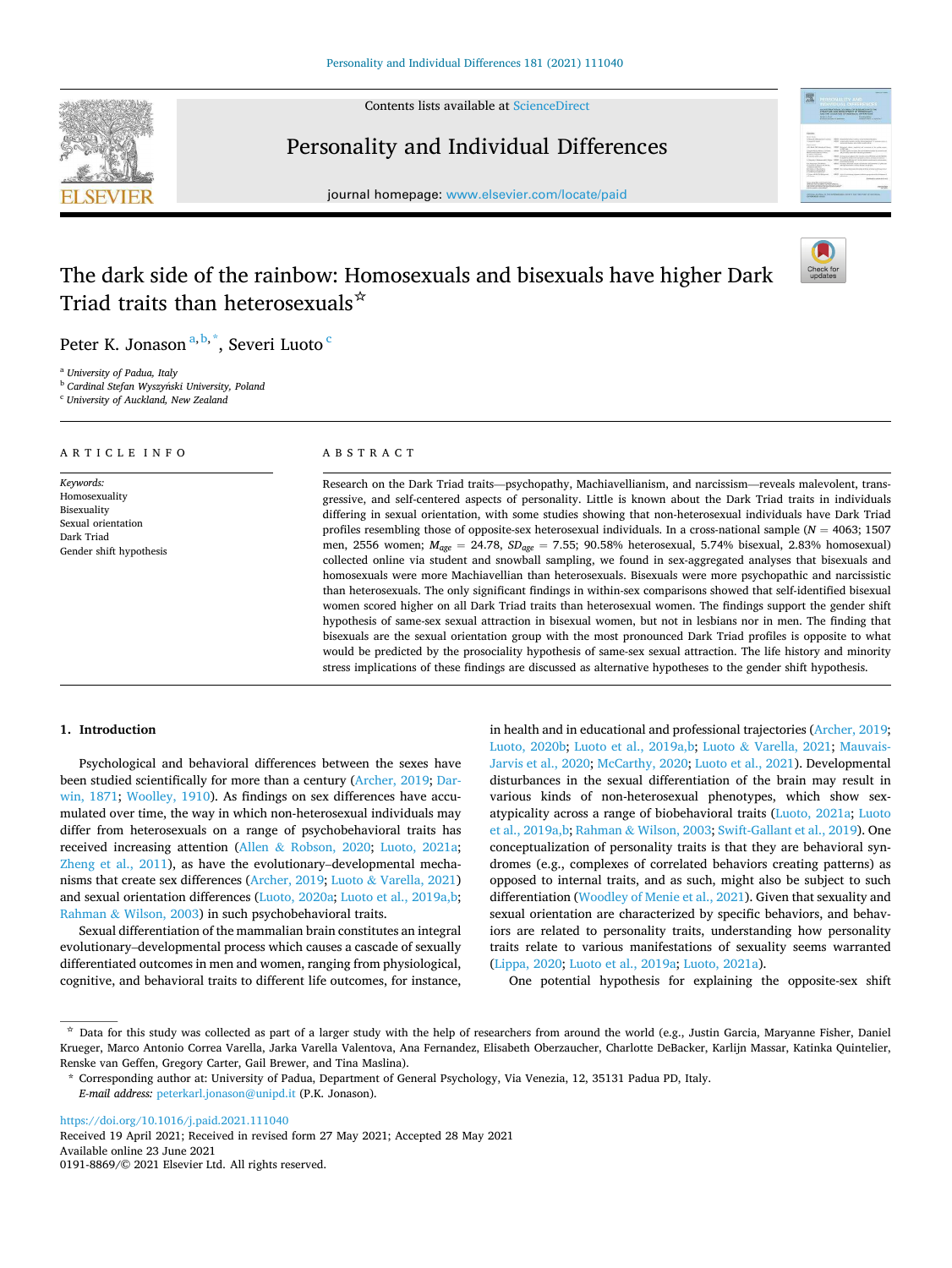observed in non-heterosexual individuals' psychobehavioral and morphological traits is the gender shift hypothesis, which posits that homosexual and bisexual men are partially feminized and homosexual and bisexual women are partially masculinized on several psychobehavioral and morphological traits ([Bailey et al., 2016;](#page-4-0) [Luoto et al.,](#page-4-0)  [2019a;](#page-4-0) [Luoto, 2021a](#page-4-0)). The gender shift hypothesis assumes that the effective sexuality phenotype (1) has been ancestrally calibrated to increase inclusive fitness but (2) developmental disturbances may occur in this sexually differentiated process, creating phenotypes that may diverge from sex-specific optima. Natural variation in neurodevelopmental processes may lead to sex-atypical behaviors and attitudes (e.g., sexual desire, sexual orientation, and personality) as in the case of non-heterosexual men and women. This hypothesis has received broad though not fully clear support across several studies (Abé et al., [2021;](#page-4-0) [Lippa, 2020](#page-4-0); [Luoto, 2020a;](#page-4-0) [Luoto et al., 2019a](#page-4-0); [Luoto, 2021a](#page-4-0); Rahman & [Wilson, 2003](#page-5-0); [Schmitt, 2006\)](#page-5-0). Moreover, bisexual men and women tend to show gender nonconformity and cross-sex neuroanatomical changes which place them between heterosexual and homo-sexual participants (Abé et al., 2021; [Rieger et al., 2020](#page-5-0)). On other psychobehavioral traits, such as neuroticism, extraversion, and agreeableness, bisexual women tend to be more masculine than heterosexual women; with traits such as sex drive, sociosexuality, conscientiousness, and openness to experience, bisexual women tend to be even more masculine than lesbian women (Luoto & [Rantala, in press\)](#page-5-0). Bisexual men had higher sex drive, sociosexuality, openness to experience, and neuroticism and lower conscientiousness than heterosexual men ([Lippa,](#page-4-0)  [2020;](#page-4-0) [Schmitt, 2006](#page-5-0)), only partially supporting the gender shift hypothesis. In this article, we sought to test the gender shift hypothesis using the Dark Triad traits in men and women differing in (self-reported) sexual orientation (i.e., heterosexual, bisexual, homosexual).

The Dark Triad traits (i.e., narcissism, Machiavellianism, and psychopathy) are "darker" sides of personality; yet despite being sometimes viewed as harmful for individuals and groups, they can in fact be adaptive [\(Furnham et al., 2013; Koehn et al., 2019\)](#page-4-0). Narcissistic people have a sense of grandiosity, egotism, and self-orientation; Machiavellian individuals are often manipulative and exploitative, with a ruthless lack of morality; and psychopathic people engage in antisocial behavior, are impulsive, and lack empathy and remorse. The traits may enable fast life history strategies that allow people to pursue selfish social and sexual agendas that impose costs on those around them (e.g., [Jonason et al.,](#page-4-0)  [2017\)](#page-4-0). Life history theory suggests that organisms have a finite amount of resources to solve the adaptive problems of mating and surviving, and the way organisms navigate such resource-allocation decisions is by trading off one goal for another. Those who prioritize survival over mating are *r*-selected or fast life history strategists whereas those who prioritize mating over survival and/or development are *K*-selected or slow life history strategists. Fast, as opposed to slow, life history strategies at the species level translate to faster maturation, more mortality, and less investment in offspring (e.g., elephants are slow; mice are fast). At the within-species level (cf. [Woodley of Menie et al., 2021\)](#page-5-0), fast life history traits can include promiscuity, risk-taking, aggression, and limited empathy, all of which are heightened in those characterized (with some contextual modification at times) by the Dark Triad traits ([Jonason et al., 2017](#page-4-0); [Koehn et al., 2019; Luoto et al., 2019a](#page-4-0)).

The Dark Triad traits comprise an interesting test case for analyzing psychological differences across the sexual orientation spectrum because of their heritability and the reported sex differences in the traits. The Dark Triad traits reveal small (Cohen's *d* ≈ 0.20) to large (*d* ≈ 0.70) sex differences cross-nationally [\(Jonason et al., 2013;](#page-4-0) [Jonason,](#page-4-0)  Żemojtel-Piotrowska, et al., 2020). Social role (e.g., social learning, structural powerlessness) and evolutionary (e.g., sexual selection, parental investment, and life history theory) models provide explanations for these sex differences (e.g., [Archer, 2019; Luoto et al., 2019a](#page-4-0)). For instance, researchers relying on the former model might suggest that women may be punished more for these traits; therefore, women suppress their "bad" behaviors more than men do. Alternatively, ancestral men may have reaped reproductive fitness benefits for being "bad", leading to differences in the sexes that persist to this day. For instance, men may accrue more sex partners while women may be more likely to suffer from reproductive health problems for having more pronounced Dark Triad traits and associated behaviors [\(Jonason et al., 2009](#page-4-0); [Jon](#page-4-0)ason & [Lavertu, 2017\)](#page-4-0). While evolutionary models of sex differences writ large [\(Archer, 2019;](#page-4-0) Luoto & [Varella, 2021\)](#page-5-0) and in the Dark Triad traits [\(Jonason, Zemojtel-Piotrowska, et al., 2020](#page-4-0)) might be superior in accounting for these differences than social constructionist accounts ([Luoto et al., 2019a\)](#page-4-0), the two should not be seen as completely in conflict given that they are concerned with proximate (e.g., how) and ultimate (e.g., why) questions. For instance, the adaptive utility of pursuing particular life history strategies describes effects originating both in the past and the current environments, whereas sex-specific norms describe how people learn and calibrate their behaviors to fit their current social contexts. That is, instead of a blank slate hypothesis (i.e., environmental determinism), as often relied on by social constructivists, an evolutionary account can merge ancestrally derived predispositions and biases with current conditions and needs. Evolutionary approaches are therefore inherently interactionist, not genetically deterministic, focusing as they do on the proximate (neuro) developmental and other biopsychosocial mechanisms underlying sex differences and sexual orientation differences ([Luoto et al., 2019a;](#page-4-0) [Luoto](#page-5-0)  & [Varella, 2021\)](#page-5-0).

Despite the popularity of research on the Dark Triad traits in the context of sex differences and sexual behavior, few studies have examined whether there are differences in the Dark Triad traits between people of different sexual orientations. This may be related to limited access to enough non-heterosexual individuals in convenience samples and a lack of hypotheses about why there might be any sexual orientation differences. We acknowledge the third possibility that researchers may have avoided asking this question because of fears of the results being misinterpreted as portraying non-heterosexuals in a negative light. Two studies (we know of) on sexual orientation differences in Dark Triad traits have found that bisexual women scored higher on the Dark Triad traits than heterosexual women or lesbians [\(Semenyna et al.,](#page-5-0)  [2018; Stolarski et al., 2017](#page-5-0)). These findings conform to a broader pattern of psychological masculinization in non-heterosexual women across a variety of personality measures ([Luoto et al., 2019a,b;](#page-4-0) [Luoto, 2021a](#page-4-0)). Besides these results in women, we are unaware of any studies that have analyzed the Dark Triad traits across the sexual orientation spectrum (i. e., including bisexual men, and ideally also "mostly heterosexual" individuals). In one study, homosexual men scored lower on Machiavellianism ( $d = 0.11$ ), narcissism ( $d = 0.17$ ), and psychopathy ( $d = 0.42$ ) relative to heterosexual men ([Barelds et al., 2017](#page-4-0)). In women, the only difference of note was the slightly higher psychopathy scores in homosexual women  $(d = 0.15)$  relative to heterosexual women (Barelds et al.,  $2017$ ).<sup>1</sup> Overall, these results support the gender shift hypothesis of homosexuality.

In this study, we sought to test the gender shift hypothesis of homosexuality in a cross-national sample which, unlike previous studies, also included bisexual males. Based on prior theoretical and empirical work [\(Lippa, 2020; Luoto, 2020a; Luoto et al., 2019a\)](#page-4-0), we predicted that non-heterosexual women would score higher (more male-typical) on the Dark Triad traits than heterosexual women. We extended the gender shift hypothesis [\(Luoto, 2020a; Luoto, 2021a\)](#page-4-0) to men and predicted that non-heterosexual men would score lower (more female-typical) on the Dark Triad traits relative to heterosexual men. In addition, we provide a novel test of a new and potentially problematic ([Luoto, 2020a\)](#page-4-0) suggestion—which appears to originate from work on Bonobos (*Pan* 

 $1$  We calculated these effect sizes based on the means, standard deviations, and sample sizes provided in [Barelds et al. \(2017\)](#page-4-0). We do not provide *p*-values for these effect sizes because of the *post-hoc*, exploratory nature of this analysis. Bisexual individuals were not included in [Barelds et al.](#page-4-0)'s (2017) analyses.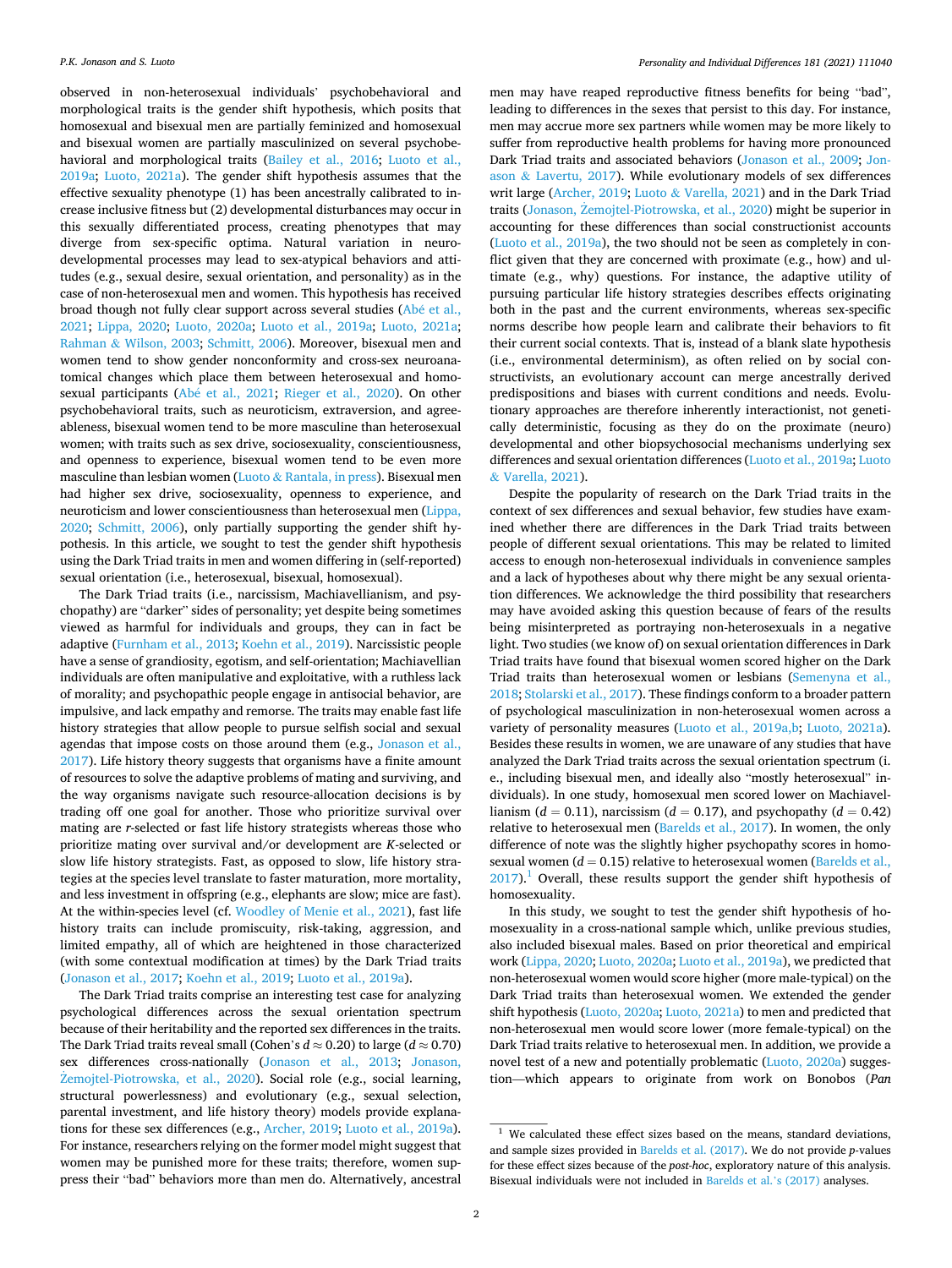*paniscus*)—suggesting homosexuality may have evolved as part of increased prosociality (Barron & [Hare, 2020\)](#page-4-0).

## **2. Method**

## *2.1. Participants and procedures*

In 2014, an international team of researchers collected self-report data<sup>2</sup> from 42 countries online in English or a local language (e.g., French) from 4063 people (2556 female, 1507 male) who received course credit or were volunteers, aged 18 to 69 years old (*M* = 24.78,  $SD = 7.55$ ).<sup>3</sup> The participants came from W.E.I.R.D. (i.e., Western, educated, industrialized, rich, and democratic; e.g., Canada, USA) (*n* = 2606) and non-W.E.I.R.D. (*n* = 1457; e.g., Brazil, Czechia) nations, and self-identified as heterosexual ( $n = 3675$ ), homosexual ( $n = 115$ ), bisexual ( $n = 233$ ), and "other" ( $n = 34$ ; removed from analyses), with six non-responders (removed from analyses); more details provided in the Online Supplemental Tables S2 and S3. At each site, researchers obtained ethical clearance, informed participants of the nature of the study, administered a larger battery of self-reported variables not reported here, and upon completion, thanked, and debriefed participants.

#### *2.2. Measures*

We used the Dark Triad Dirty Dozen, a 12-item measure of the Dark Triad traits with four items per subscale (Jonason & [Webster, 2010](#page-4-0)). Participants were asked how much they agreed (1 = *Strongly disagree*; 5 = *Strongly agree*) with statements such as: "I tend to want others to admire me" (i.e., narcissism), "I tend to lack remorse" (i.e., psychopathy), and "I have used deceit or lied to get my way" (i.e., Machiavellianism). Items were averaged together to create indexes of narcissism (Cronbach's  $\alpha = 0.80$ ), Machiavellianism ( $\alpha = 0.68$ ), and psychopathy (α = 0.75); Machiavellianism was correlated (*p <* .001) with psychopathy  $(r = 0.47)$  and narcissism  $(r = 0.49)$ , and psychopathy was correlated with narcissism  $(r = 0.31)$ . Previous research suggests this scale translates well into other languages and maintains appropriate psychometric properties in cross-cultural research [\(Jonason et al., 2013](#page-4-0); Jonason, Żemojtel-Piotrowska, et al., 2020).

## **3. Results**

We refrained from testing a full ANOVA model because of sample

#### **Table 1**

Summary of *F*-tests testing the relationship between the Dark Triad traits and sexual orientation overall and by participant's sex and country-type.

|                  | Machiavellianism | Psychopathy | Narcissism |
|------------------|------------------|-------------|------------|
| Overall          | $9.49**$         | $8.63**$    | $4.93**$   |
| Men              | $5.39**$         | 0.37        | 0.18       |
| Women            | $4.18**$         | $16.08**$   | $6.75**$   |
| W.F.I.R.D.       | $6.40**$         | $4.21**$    | 0.77       |
| $non-W.E.I.R.D.$ | $4.04*$          | $5.09**$    | $7.02**$   |

 $\degree$  *p* < .05.

 $p < .01$ .

size concerns and instead relied on planned comparisons with *t*-tests and one-way ANOVAs with Scheffe's *post-hoc* tests, which adjust significance levels to account for multiple comparisons. In Table 1 we summarize *F*tests to understand the correlations between sexual orientation and the Dark Triad traits overall (Fig. 1). In sex-aggregated analyses, we found that bisexuals ( $p = .008$ ,  $d = 0.21$ ) and homosexuals ( $p = .007$ ,  $d = 0.29$ ) were more Machiavellian than heterosexuals. Bisexuals were more psychopathic ( $p < .001$ ,  $d = 0.25$ ) and narcissistic ( $p = .011$ ,  $d = 0.21$ ) than heterosexuals.

We next looked at these effects in men and women ([Fig. 2\)](#page-3-0). Among men, homosexuals ( $p = .062$ ,  $d = 0.28$ ) and bisexuals ( $p = .058$ ,  $d = 0.31$ ) were slightly more Machiavellian than heterosexuals, though the differences were marginally non-significant. No other differences approached significance. In contrast, among women, bisexuals were more Machiavellian (*p* = .020, *d* = 0.22), psychopathic (*p <* .001,  $d = 0.41$ , and narcissistic ( $p < .001$ ,  $d = 0.29$ ) than heterosexual women. Bisexual women were slightly more psychopathic than homosexual women ( $p = .055$ ,  $d = 0.40$ ), though the effect was marginally non-significant (owing partially to the small sample size of homosexual women).

Next, we examined these effects by the type of nation people live in ([Fig. 3\)](#page-3-0). In W.E.I.R.D. nations, bisexuals were more Machiavellian  $(p = .011, d = 0.26)$  and psychopathic  $(p = .033, d = 0.22)$  than heterosexuals. In non-W.E.I.R.D. nations, homosexuals were more Machiavellian than heterosexuals ( $p = .028$ ,  $d = 0.39$ ), and bisexuals were more psychopathic ( $p = .009$ ,  $d = 0.32$ ) and narcissistic ( $p = .002$ ,  $d = 0.40$ ) than heterosexuals.

And last, we tested sex and country differences by sexual orientation. Heterosexual men were more Machiavellian (*t*[3673] = 7.01, *p <* .001,  $d = 0.23$ , psychopathic (t[3673] = 16.12,  $p < .001$ ,  $d = 0.53$ ), and narcissistic ( $t[3673] = 6.45$ ,  $p < .001$ ,  $d = 0.21$ ) than heterosexual women. Homosexual men were more Machiavellian (*t*[113] = 2.17,  $p = .032, d = 0.40$  and psychopathic (t[113] = 2.63,  $p = .010, d = 0.49$ ) than homosexual women. Bisexual men were more Machiavellian (*t*   $[113] = 2.47, p = .014, d = 0.48$  than bisexual women. Among heterosexuals, non-W.E.I.R.D. participants were more psychopathic than W.E.I.R.D. ones ( $t[3673] = 6.60, p < .001, d = 0.22$ ), with no other sex differences or sexual orientation differences found between the samples.

### **4. Discussion**

Overall, we revealed that rates of the Dark Triad traits differed in people who had different sexual orientations, a topic that has rarely been considered in prior research. Our findings suggest that including non-heterosexual men and women in aggregated sex difference analyses may suppress sex differences in traits because non-heterosexual individuals—women in particular—have gender-atypical scores on several of these measures. Conducting analyses with all sexual orientations included may attenuate sex difference findings in heterosexual men and women not only because mean sex differences decrease in such aggregate analyses, but also because increased variation driven by non-



**Fig. 1.** Differences in the Dark Triad traits across sexual orientation. Note. Error bars are 5%; See S1 on OSF for full details.

 $2$  Data and Supplementary (S1-3) files for this study are available on the Open Science Framework: [https://osf.io/dzgqp/?view\\_only](https://osf.io/dzgqp/?view_only=ef15e99613224bbeb4be405df5d9ce12)=ef15e99613224 [bbeb4be405df5d9ce12](https://osf.io/dzgqp/?view_only=ef15e99613224bbeb4be405df5d9ce12).

<sup>&</sup>lt;sup>3</sup> Participants' age did not differ between sexual orientation groups  $(F = 0.18)$  and only narcissism was correlated with age  $(r = -0.14, p < .01)$  so we did not control for age in the analyses.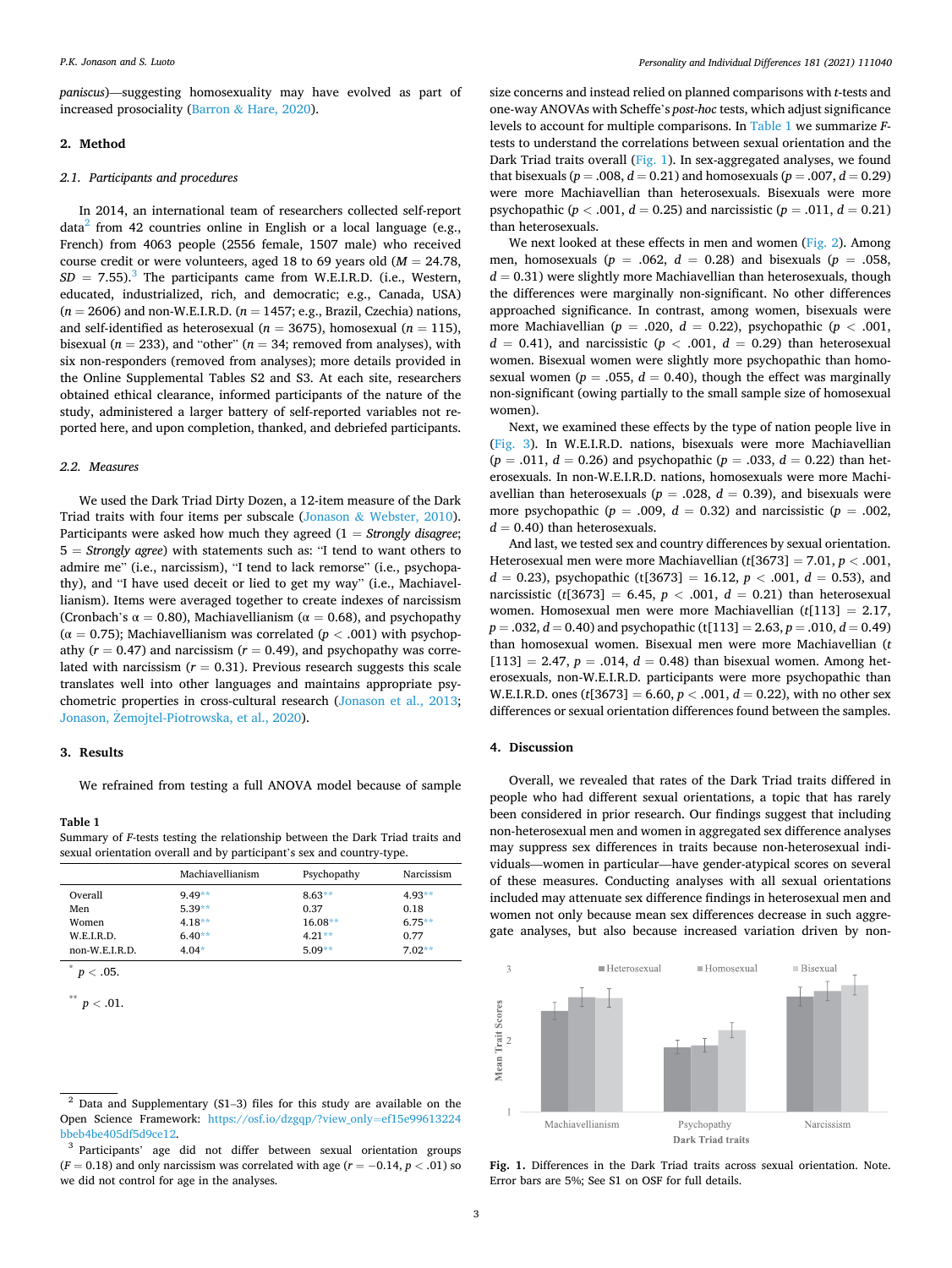<span id="page-3-0"></span>*P.K. Jonason and S. Luoto* 



**Fig. 2.** Differences by sexual orientation in the Dark Triad traits in men and women. Note. Error bars are 5%; See S2 on OSF for full details.



**Fig. 3.** Differences by sexual orientation in the Dark Triad traits by nation-type. Note. Error bars are 5%; See S3 on OSF for full details.

heterosexual individuals' sex-atypical scores increases standard deviations and thus reduces effect sizes. Thus, studies on psychological sex differences may reveal clearer patterns if sex difference analyses include only heterosexual men and women (e.g., [Luoto, 2021a\)](#page-4-0).

The gender shift hypothesis of same-sex sexual attraction received some support. Recall that this hypothesis suggests that non-heterosexual men will resemble or be moderately shifted towards heterosexual women whereas non-heterosexual women will resemble or be moderately shifted towards heterosexual men [\(Luoto, 2021a](#page-4-0)). Bisexual women, but not homosexual women, had higher psychopathy, Machiavellianism, and narcissism scores relative to heterosexual women. It may be that the psychobehavioral masculinization from heterosexual through bisexual to homosexual women ([Luoto et al., 2019a](#page-4-0)) is not linear, at least with the Dark Triad traits. Instead, some psychological traits are in fact more male-typical and more common in bisexual women relative to homosexual women (Luoto & [Rantala, in press](#page-5-0)). A potential explanation for this is that the life history strategies of nonheterosexual women are faster than heterosexual women's, for which there exists abundant evidence [\(Luoto et al., 2019a,b](#page-4-0)). One manifestation of this psychobehavioral masculinization in non-heterosexual women is their increased interest in casual sex (i.e., a *fast* mating strategy) and heightened aggression [\(Luoto et al., 2019a](#page-4-0)), both of which have been repeatedly linked to psychopathy and narcissism. This aligns with our (somewhat mixed) finding of higher Dark Triad scores in bisexual women, as Machiavellianism and psychopathy are associated with faster life history strategies [\(Jonason et al., 2017\)](#page-4-0), while different elements of psychopathy and narcissism are associated with fast and slow life history factors [\(McDonald et al., 2012\)](#page-5-0). Indeed, the higher rates of psychopathy among bisexual women relative to homosexual women may reflect greater intrasexual competition (e.g., rivalry) and stronger mating motives given the bidirectional breadth of bisexual women's sexual/romantic interests.

The unexpected results in non-heterosexual men also diverged from the predicted pattern of a shift towards more female-typical scores on the Dark Triad traits. Instead, both homosexual and bisexual men scored higher on Machiavellianism than heterosexual men, and thereby showed a slightly "hypermasculine" psychological profile. These results were only approaching statistical significance, however, partially because of the small sample size of non-heterosexual men. Studies on larger samples of non-heterosexual men are required to provide more support for this finding. To our knowledge, this is the first such finding (besides bisexual men's higher sociosexuality and sex drive: [Lippa, 2020\)](#page-4-0) reporting a hypermasculine psychological profile in homosexual and bisexual men: most other findings indicate that homosexual men are feminized on most traits while being sex-typical on others [\(Allen](#page-4-0) & [Robson, 2020;](#page-4-0) [Barelds et al., 2017;](#page-4-0) [Luoto, 2021a](#page-4-0); [Rahman](#page-5-0) & Wilson, [2003\)](#page-5-0). It is possible that because bisexual and homosexual men are subject to greater amounts of discrimination and harsher treatment than heterosexual men are ([Bailey et al., 2016; Cuerda-Galindo et al., 2017](#page-4-0); [Symons et al., 2017](#page-5-0)), this may prompt an adaptive response to be duplicitous, deceptive, and disguise themselves (i.e., Machiavellianism). Under this hypothesis, heightened Machiavellianism in nonheterosexual men would not be a pathology but, instead, a pseudopathology that can help men with atypical sexual orientations navigate the dangerous or hostile social contexts they sometimes face. We emphasize the need to replicate these preliminary findings in larger samples of nonheterosexual men. If we add to this the apparent "dark" shift in women who are also subject to and susceptible to discrimination and socioecological harshness [\(Lingiardi et al., 2005;](#page-4-0) [Luoto et al., 2019a,b](#page-4-0); [Symons et al., 2017\)](#page-5-0), a picture starts to emerge that those who—by characterization of their sex (male) and sexual orientation (non-heterosexual)—may respond to local harshness by becoming more selfish, deceptive, and impulsive. On the other hand, this "pseudopathology" view is challenged by findings that have revealed that while delinquent behavior is correlated with the Dark Triad traits ([Alsheikh Ali, 2020](#page-4-0)), bisexual individuals had the highest rates of delinquency of all sexual orientation groups for both sexes [\(Beaver et al., 2016](#page-4-0)). This suggests that the pronounced Dark Triad profiles in bisexual individuals could contribute to their delinquent behavior.

The sex-aggregated results of this study indicated that bisexuals and homosexuals had higher Machiavellianism than heterosexuals. Bisexuals, but not homosexuals, had higher psychopathy scores relative to heterosexuals. Bisexuals, but not homosexuals, had higher narcissism scores than heterosexuals. Notably, these results are distinctly opposite from the predictions that arise from a recent hypothesis on the evolution of same-sex sexual attraction. [Barron and Hare \(2020\)](#page-4-0) hypothesized that same-sex sexual attraction evolved as a suite of traits responding to strong selection for ease of social integration and prosocial behavior. This hypothesis leads to the prediction that non-heterosexual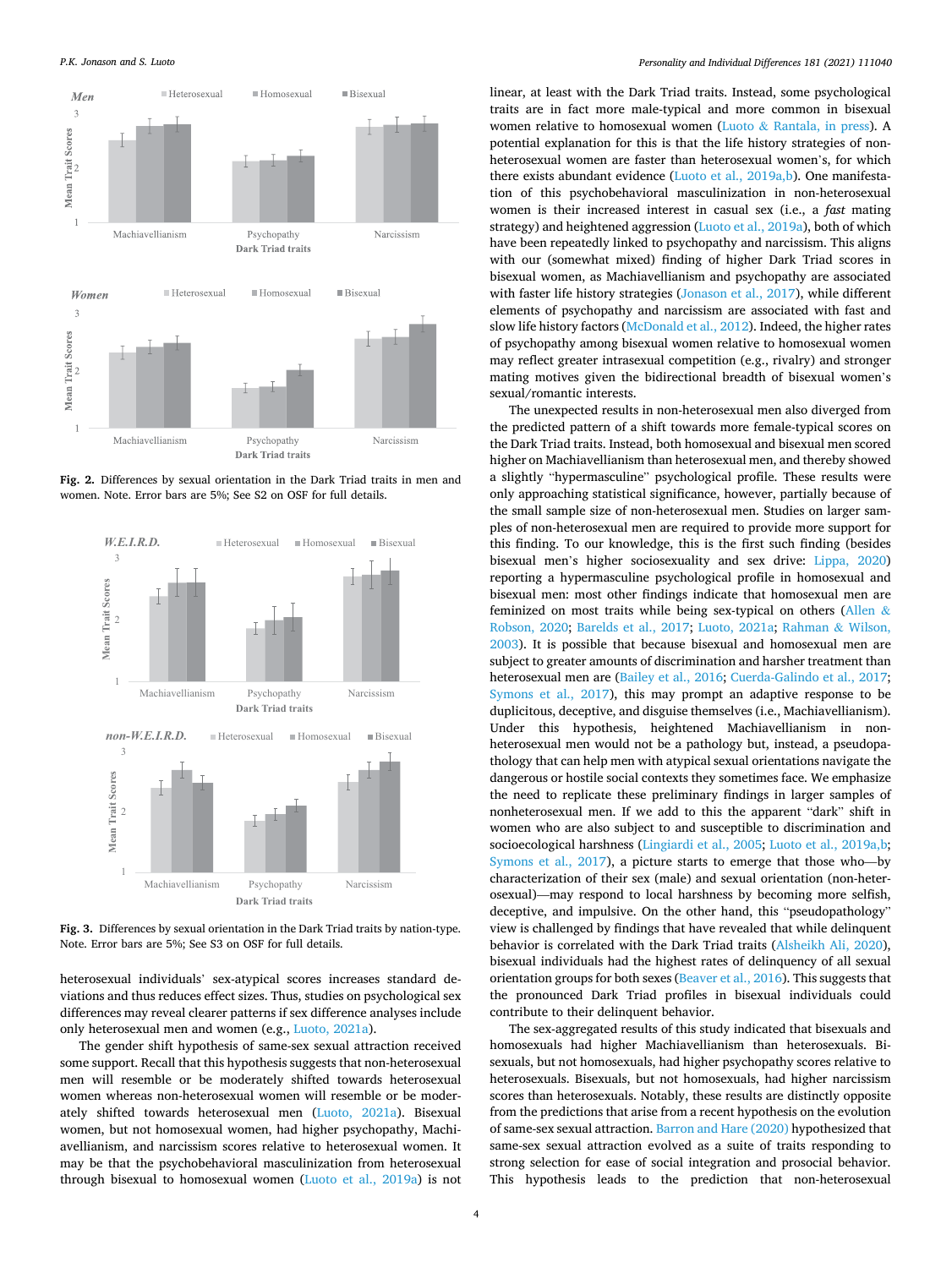*Personality and Individual Differences 181 (2021) 111040*

<span id="page-4-0"></span>individuals should have a low prevalence of the Dark Triad traits—a prediction which was not supported by the current findings. The prosociality hypothesis may be lacking in overall evidentiary support (Luoto, 2020a; Luoto, 2021b), and the findings reported in this article further call into question the prosociality hypothesis of same-sex sexual attraction.

#### **5. Limitations and conclusions**

The limitations of this study include the relatively small samples of non-heterosexual participants, which attenuated our ability to reliably detect smaller sexual orientation differences. Nevertheless, the proportions of bisexuals and homosexuals in our sample are relatively high given the usually reported prevalence of bisexuality and homosexuality, which indicate that a total of approximately 3.5% of U.S. adults identify as gay, lesbian, or bisexual (Bailey et al., 2016). The relatively small sample of non-heterosexual participants has the unfortunate implication, however, in the interpretation of our effects because smaller samples (1) have more error and (2) may not as accurately reflect the population as larger samples can. Another limitation of this study was the lack of additional granularity in sexual orientation identification, which should be addressed in further research by adding the option for participants to identify as butch/femme and/or mostly heterosexual (cf. Bailey et al., 2016; Luoto et al., 2019a,b).

Furthermore, our study population was limited to university students and snowball samples collected through social media, restricting overall participant diversity despite the inclusion of data from people from over 40 nations. Because sex differences and sexual orientation differences in the Dark Triad traits tend to be relatively minor, well-powered studies are needed to establish the extent to which the differences reported here replicate in other populations, particularly outside university students. Yet, to the best of our knowledge, this is the first study on the Dark Triad traits which includes bisexual men, and the largest study to date on homosexual men in relation to the Dark Triad traits. Only a few studies on the Dark Triad traits have been conducted in non-heterosexual individuals in general (Barelds et al., 2017; [Semenyna et al., 2018;](#page-5-0) [Sto](#page-5-0)[larski et al., 2017](#page-5-0)), which makes the current cross-national findings a valuable addition to the literature, as does our use of samples from non-W.E.I.R.D. nations.

An additional concern might be social desirability. Those who are members of sexual minority groups may under-report information about their health relative to heterosexuals [\(Savin-Williams](#page-5-0) & Joyner, 2014). However, the Dark Triad traits are not known to be particularly linked with socially desirable responding, with narcissism having only a weak link (e.g., [Raskin et al., 1991\)](#page-5-0). Indeed, the very nature of psychopathy might lead to a greater willingness to endorse and report socially undesirable behaviors given psychopathic individuals' tendency to violate social norms (e.g., Jonason, Koehn, et al., 2020).

In conclusion, our study improves what researchers know about dark personality manifestations as a function of sexual orientation. With data from over 40 countries including three self-reported labels for sexual orientation, we showed in sex-aggregated analyses that bisexuals had higher Dark Triad traits than heterosexuals. Differences between homosexuals and heterosexuals were limited to Machiavellianism, which was more pronounced in homosexuals. These results directly contradict the prosociality hypothesis for the evolution of homosexuality and support the gender shift hypothesis only in women. In contrast, the results may be more consistent with a life history model (Luoto et al., 2019a,b; [Xu et al., 2019\)](#page-5-0) and/or with observations about minority stress, suggesting that with greater experienced harshness of sexual minorities (i.e., non-heterosexuals), engaging in Dark Triad trait approaches to life might help non-heterosexual people stay safe, avoid detection, and get what they want from their lives.

## **CRediT authorship contribution statement**

JONASON primarily served as the data manager and analyst, secondarily he authored the Results, and tertiarily served as an author whereas LUOTO was the primary author of the Introduction/Discussion and worked secondarily on analyses.

#### **Acknowledgements**

The first author was partially funded by the Polish National Agency for Academic Exchange (PPN/ULM/2019/1/00019/U/00001) and a grant from the National Science Centre of Poland (2019/35/B/HS6/ 00682).

#### **References**

- Ab´[e, C., Lebedev, A., Zhang, R., Jonsson, L., Bergen, S. E., Ingvar, M., et al. \(2021\). Cross](http://refhub.elsevier.com/S0191-8869(21)00417-7/rf2005)[sex shifts in two brain imaging phenotypes and their relation to polygenic scores for](http://refhub.elsevier.com/S0191-8869(21)00417-7/rf2005)  [same-sex sexual behavior: a study of 18,645 individuals from the UK Biobank.](http://refhub.elsevier.com/S0191-8869(21)00417-7/rf2005) *Hum. [Brain Mapp., 42](http://refhub.elsevier.com/S0191-8869(21)00417-7/rf2005)*, 2292–2304.
- [Allen, M. S., & Robson, D. A. \(2020\). Personality and sexual orientation: New data and](http://refhub.elsevier.com/S0191-8869(21)00417-7/rf0005)  meta-analysis. *[The Journal of Sex Research, 57](http://refhub.elsevier.com/S0191-8869(21)00417-7/rf0005)*, 953–965.
- [Alsheikh Ali, A. S. A. \(2020\). Delinquency as predicted by dark triad factors and](http://refhub.elsevier.com/S0191-8869(21)00417-7/rf0010)  demographic variables. *[International Journal of Adolescence and Youth, 25](http://refhub.elsevier.com/S0191-8869(21)00417-7/rf0010)*, 661–675.
- [Archer, J. \(2019\). The reality and evolutionary significance of human psychological sex](http://refhub.elsevier.com/S0191-8869(21)00417-7/rf0015)  differences. *[Biological Reviews, 94](http://refhub.elsevier.com/S0191-8869(21)00417-7/rf0015)*, 1381–1415.
- [Bailey, J. M., Vasey, P. L., Diamond, L. M., Breedlove, S. M., Vilain, E., & Epprecht, M.](http://refhub.elsevier.com/S0191-8869(21)00417-7/rf0020) [\(2016\). Sexual orientation, controversy, and science.](http://refhub.elsevier.com/S0191-8869(21)00417-7/rf0020) *Psychological Science in the [Public Interest, 17](http://refhub.elsevier.com/S0191-8869(21)00417-7/rf0020)*, 45–101.
- [Barelds, D. P., Dijkstra, P., Groothof, H. A., & Pastoor, C. D. \(2017\). The Dark Triad and](http://refhub.elsevier.com/S0191-8869(21)00417-7/rf0025)  three types of jealousy: Its' [relations among heterosexuals and homosexuals involved](http://refhub.elsevier.com/S0191-8869(21)00417-7/rf0025)  in a romantic relationship. *[Personality and Individual Differences, 116](http://refhub.elsevier.com/S0191-8869(21)00417-7/rf0025)*, 6–10.
- [Barron, A. B., & Hare, B. \(2020\). Prosociality and a sociosexual hypothesis for the](http://refhub.elsevier.com/S0191-8869(21)00417-7/rf0030) [evolution of same-sex attraction in humans.](http://refhub.elsevier.com/S0191-8869(21)00417-7/rf0030) *Frontiers in Psychology, 10*, 2955.
- [Beaver, K. M., Connolly, E. J., Schwartz, J. A., Boutwell, B. B., Barnes, J. C., &](http://refhub.elsevier.com/S0191-8869(21)00417-7/rf0035) [Nedelec, J. L. \(2016\). Sexual orientation and involvement in nonviolent and violent](http://refhub.elsevier.com/S0191-8869(21)00417-7/rf0035)  [delinquent behaviors: Findings from the National Longitudinal Study of Adolescent](http://refhub.elsevier.com/S0191-8869(21)00417-7/rf0035)  to Adult Health. *[Archives of Sexual Behavior, 45](http://refhub.elsevier.com/S0191-8869(21)00417-7/rf0035)*, 1759–1769.
- Cuerda-Galindo, E., López-Muñoz, F., Krischel, M., & Ley, A. (2017). Study of deaths by [suicide of homosexual prisoners in Nazi Sachsenhausen concentration camp.](http://refhub.elsevier.com/S0191-8869(21)00417-7/rf0040) *PLoS [One, 12](http://refhub.elsevier.com/S0191-8869(21)00417-7/rf0040)*.
- Darwin, C. (1871). *[The descent of man and selection in relation to sex](http://refhub.elsevier.com/S0191-8869(21)00417-7/rf0045)* (Vol. 1). Murray. [Furnham, A., Richards, S. C., & Paulhus, D. L. \(2013\). The Dark Triad of personality: A 10](http://refhub.elsevier.com/S0191-8869(21)00417-7/rf0050)
- year review. *[Social and Personality Psychology Compass, 7](http://refhub.elsevier.com/S0191-8869(21)00417-7/rf0050)*, 199–216.
- Jonason, P. K., Foster, J. D., Egorova, M. S., Parshikova, O., Csathó, Á., Oshio, A., & [Gouveia, V. V. \(2017\). The Dark Triad traits from a life history perspective in six](http://refhub.elsevier.com/S0191-8869(21)00417-7/rf0055)  countries. *[Frontiers in Psychology, 8](http://refhub.elsevier.com/S0191-8869(21)00417-7/rf0055)*, 1476.
- [Jonason, P. K., Koehn, M. A., Bulyk, R. A., & Davis, M. D. \(2020\). Standing out and not](http://refhub.elsevier.com/S0191-8869(21)00417-7/rf0060)  [fitting in: The Dark Triad traits and social values.](http://refhub.elsevier.com/S0191-8869(21)00417-7/rf0060) *The Journal of Social Psychology, 160*[, 164](http://refhub.elsevier.com/S0191-8869(21)00417-7/rf0060)–169.
- [Jonason, P. K., & Lavertu, A. N. \(2017\). The reproductive costs and benefits associated](http://refhub.elsevier.com/S0191-8869(21)00417-7/rf0065)  with the Dark Triad traits in women. *[Personality and Individual Differences, 110](http://refhub.elsevier.com/S0191-8869(21)00417-7/rf0065)*, 38–[40](http://refhub.elsevier.com/S0191-8869(21)00417-7/rf0065).
- [Jonason, P. K., Li, N. P., & Czarna, A. Z. \(2013\). Quick and dirty: Some psychosocial costs](http://refhub.elsevier.com/S0191-8869(21)00417-7/rf0070)  [associated with the Dark Triad in three countries.](http://refhub.elsevier.com/S0191-8869(21)00417-7/rf0070) *Evolutionary Psychology, 11*, 172–[185](http://refhub.elsevier.com/S0191-8869(21)00417-7/rf0070).
- [Jonason, P. K., Li, N. P., Webster, G. W., & Schmitt, D. P. \(2009\). The Dark Triad:](http://refhub.elsevier.com/S0191-8869(21)00417-7/rf0075)
- [Facilitating short-term mating in men.](http://refhub.elsevier.com/S0191-8869(21)00417-7/rf0075) *European Journal of Personality, 23*, 5–18. [Jonason, P. K., & Webster, G. D. \(2010\). The Dirty Dozen: A concise measure of the Dark](http://refhub.elsevier.com/S0191-8869(21)00417-7/rf0080)  Triad. *[Psychological Assessment, 22](http://refhub.elsevier.com/S0191-8869(21)00417-7/rf0080)*, 420–432.
- [Jonason, P. K., Zemojtel-Piotrowska, M., Piotrowski, J., et al. \(2020\). Country-level](http://refhub.elsevier.com/S0191-8869(21)00417-7/rf0085) ˙ [correlates of the Dark Triad traits in 49 countries.](http://refhub.elsevier.com/S0191-8869(21)00417-7/rf0085) *Journal of Personality, 88*, [1252](http://refhub.elsevier.com/S0191-8869(21)00417-7/rf0085)–1267.
- [Koehn, M. A., Okan, C., & Jonason, P. K. \(2019\). A primer on the Dark Triad traits.](http://refhub.elsevier.com/S0191-8869(21)00417-7/rf0090)  *[Australian Journal of Psychology, 71](http://refhub.elsevier.com/S0191-8869(21)00417-7/rf0090)*, 7–15.
- Lingiardi, V., Falanga, S., & D'[Augelli, A. R. \(2005\). The evaluation of homophobia in an](http://refhub.elsevier.com/S0191-8869(21)00417-7/rf0095)  Italian sample. *[Archives of Sexual Behavior, 34](http://refhub.elsevier.com/S0191-8869(21)00417-7/rf0095)*, 81–93.
- [Lippa, R. A. \(2020\). Interest, personality, and sexual traits that distinguish heterosexual,](http://refhub.elsevier.com/S0191-8869(21)00417-7/rf0100)  [bisexual, and homosexual individuals: Are there two dimensions that underlie](http://refhub.elsevier.com/S0191-8869(21)00417-7/rf0100) [variations in sexual orientation?](http://refhub.elsevier.com/S0191-8869(21)00417-7/rf0100) *Archives of Sexual Behavior, 49*, 607–622.
- [Luoto, S. \(2020a\). Did prosociality drive the evolution of homosexuality?](http://refhub.elsevier.com/S0191-8869(21)00417-7/rf0105) *Archives of [Sexual Behavior, 49](http://refhub.elsevier.com/S0191-8869(21)00417-7/rf0105)*, 2239–2244.

[Luoto, S. \(2020b\). Sex differences in people and things orientation are reflected in sex](http://refhub.elsevier.com/S0191-8869(21)00417-7/rf0110) [differences in academic publishing.](http://refhub.elsevier.com/S0191-8869(21)00417-7/rf0110) *Journal of Informetrics, 14*, Article 101021.

- [Luoto, S. \(2021a\). Sexual dimorphism in language, and the gender shift hypothesis of](http://refhub.elsevier.com/S0191-8869(21)00417-7/rf2060) homosexuality. *[Frontiers in Psychology, 12](http://refhub.elsevier.com/S0191-8869(21)00417-7/rf2060)*, 639887.
- [Luoto, S. \(2021b\). Did prosociality drive the evolution of homosexuality? Response to](http://refhub.elsevier.com/S0191-8869(21)00417-7/rf6005) barron. *[Archives of Sexual Behavior](http://refhub.elsevier.com/S0191-8869(21)00417-7/rf6005)*.
- [Luoto, S., Krams, I., & Rantala, M. J. \(2019a\). A life history approach to the female sexual](http://refhub.elsevier.com/S0191-8869(21)00417-7/rf0115)  [orientation spectrum: Evolution, development, causal mechanisms, and health.](http://refhub.elsevier.com/S0191-8869(21)00417-7/rf0115) *[Archives of Sexual Behavior, 48](http://refhub.elsevier.com/S0191-8869(21)00417-7/rf0115)*, 1273–1308.